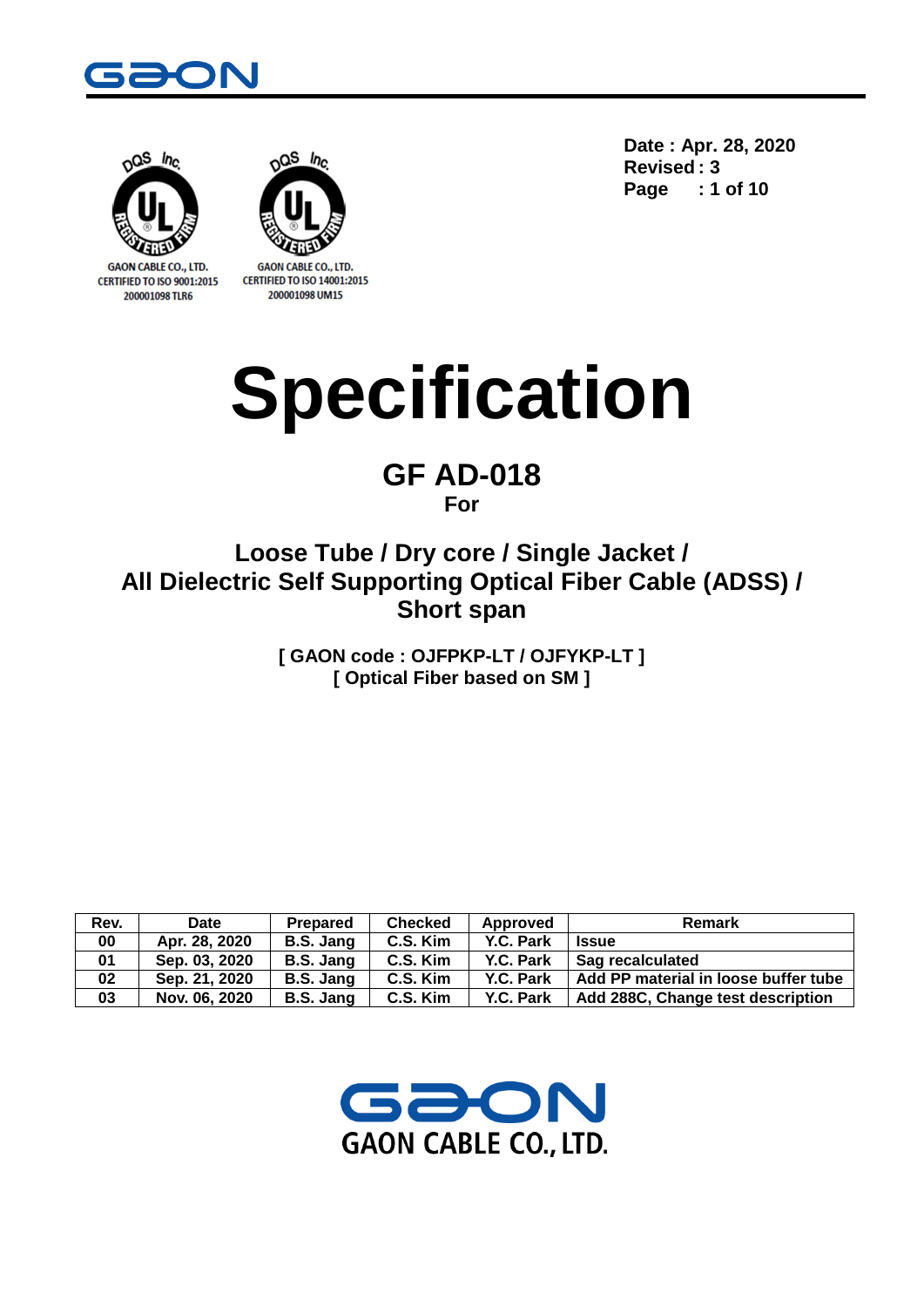

#### **1. Scope**

**1.1 Application**

**This specification covers the general requirements for the optical fiber telecom. Cable intended for outdoor applications.**

**1.2 Cable Description**

**The cable core consist of color coded fibers, thixotropic jelly filled, color coded loose tubes, PE filler(if necessary), SZ-stranded around the dielectric central strength member with water blocking yarn(s).**

#### **All Dielectric / Single Jacket**

**The cable structure is completed by the application of a core wrapping tape, aramid yarn, which with the core, are covered by an outer PE jacket.**

- **2. Optical Fiber**
	- **2.1 Construction of the fibers**



**2.2 The operating wavelength region of single-mode is around 1310 & 1550nm.**

#### **2.3 Material of the Fibers**

**The fiber shall be made from high grade silica glasses and the coating shall be made from UV curable acrylate material. A protective UV cured acrylate coating shall be applied over the fiber cladding and it shall be able to removed mechanically or chemically.**

- **Core : Silica (SiO2) Doped with Germanium Dioxide (GeO2)**
- **Cladding : Silica (SiO2)**
- **Coating : Dual Layers of UV curable acrylate ( or equivalent )**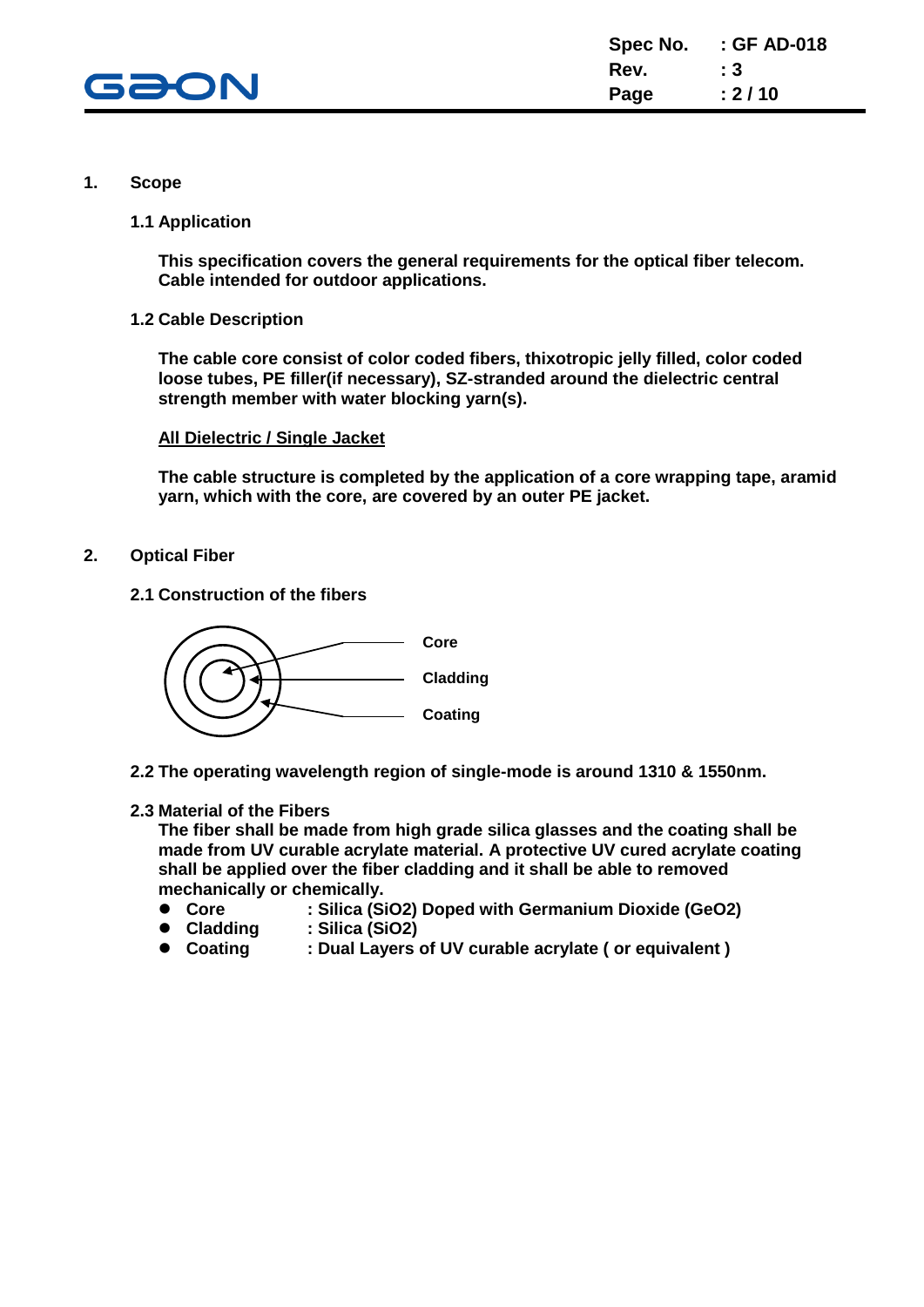

**2.4 Environmental conditions ; up to 100 % non-condensing humidity**

- **Operation : - 40 to + 158**℉ **(- 40 to + 70** ℃**)**
- **Installation : - 22 to + 158**℉ **(- 30 to + 70** ℃**)**
- **Storage : - 40 to + 158**℉ **(- 40 to + 70** ℃**)**
- **2.5 The optical, geometrical and mechanical performance of the optical fiber shall be in accordance with Table 1 (below).**

**Table 1 Characteristics for Single mode ITU-T G.652D Type fiber ( The optical, geometrical and mechanical performance )**

| <b>Items</b>                            | <b>Unit</b>   | <b>Specification</b>                               |
|-----------------------------------------|---------------|----------------------------------------------------|
| <b>Type of fiber</b>                    |               | <b>ITU-T G.652D</b>                                |
| <b>Mode field diameter</b><br>(@1310nm) | LЩ            | $9.2 \pm 0.4$                                      |
| <b>Mode field concentricity error</b>   | LЩ            | $≤1.0$                                             |
| <b>Cladding diameter</b>                | $\mu$ m       | $125 \pm 1.0$                                      |
| <b>Cladding non-circularity</b>         | $\frac{9}{6}$ | $≤1.0$                                             |
| <b>Coating diameter</b>                 | $\mu$ m       | $245 \pm 15$                                       |
| <b>Attenuation</b>                      | dB/km         | $\leq$ 0.35 @ 1310 nm<br>$\leq$ 0.25 @ 1550 nm     |
| <b>Chromatic dispersion</b>             | ps/nm.km      | $\leq$ 3.5 @ 1285 ~ 1330 nm<br>$\leq$ 18 @ 1550 nm |
| Cable cut-off wavelength                | nm            | $\leq 1260$                                        |
| Zero dispersion wavelength              | nm            | $1300 - 1324$                                      |
| <b>Zero Dispersion Slope</b>            | ps/nm2.km     | $\leq 0.092$                                       |
| <b>Proof test</b>                       | kpsi          | <b>Nom. 100</b>                                    |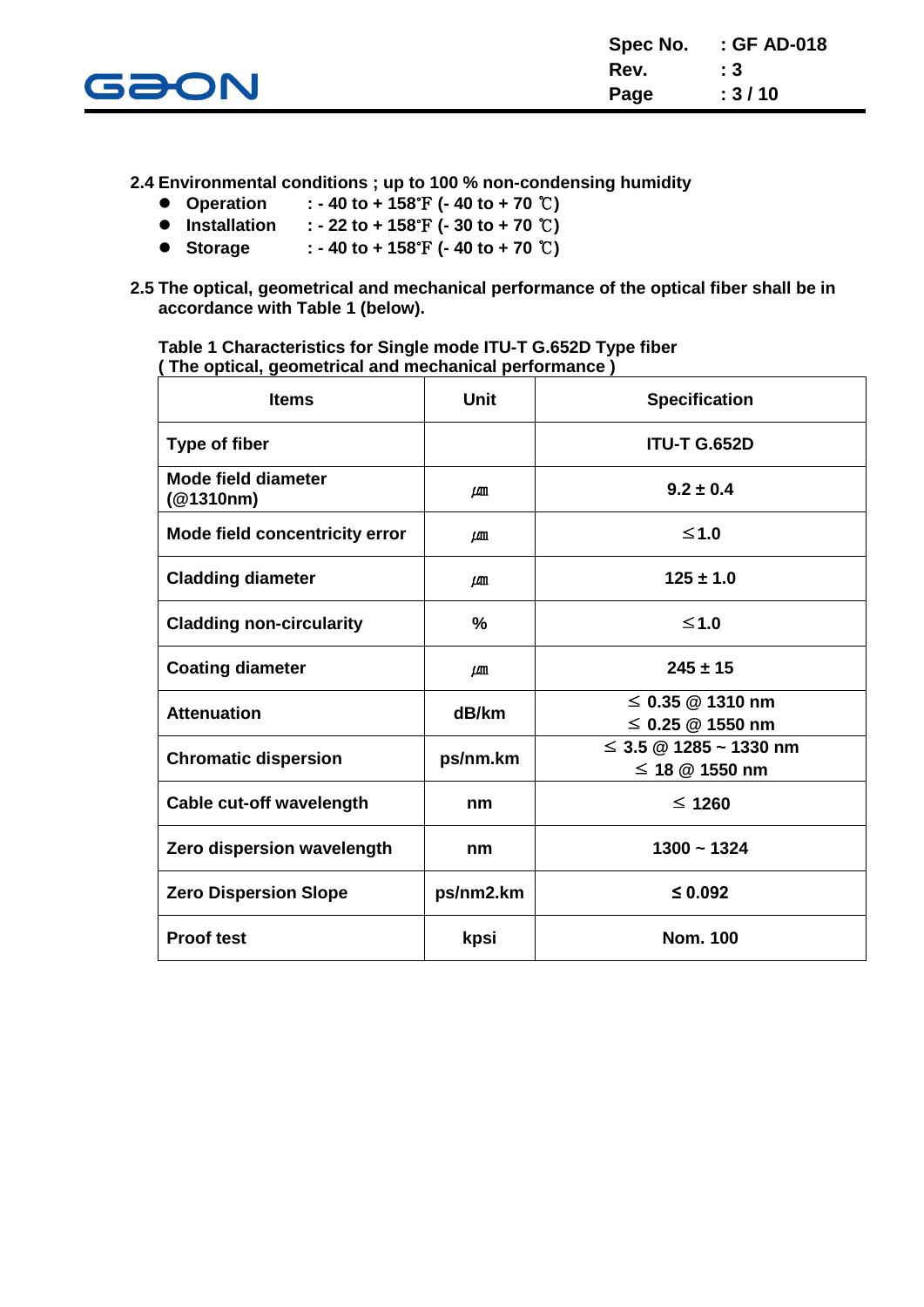

#### **3. Cable Construction**

#### **3.1 The construction of the cable shall be in accordance with Table 2 (below).**

#### **Table 2-1 Construction of the cable**

| <b>Items</b>                         | <b>Description</b>                                                                                                           |
|--------------------------------------|------------------------------------------------------------------------------------------------------------------------------|
| Fiber yype                           | See Table 1                                                                                                                  |
| No. of fibers                        | <b>Max. 288C</b>                                                                                                             |
| No. of fibers per tube               | 12C                                                                                                                          |
| Loose buffer tube                    | PBTP (Polybutylene Terephthalate) or<br>PP (Polypropylene)                                                                   |
| <b>Type of inner Jelly</b>           | Thixotropic type Jelly Compound (in L/T)                                                                                     |
| <b>Filler</b>                        | Natural color PE rod(s)<br>If necessary, the PE filler use for a circular-section core.<br>(To make good core configuration) |
| <b>Central strength</b><br>member    | FRP (If necessary, PE coating)                                                                                               |
| <b>Water blocking</b><br>material    | Water blocking yarn(s) or tape around the CSM<br>(To prevent the ingress of water)                                           |
| <b>S-Z Stranding</b><br>(Cable core) | The required numbers of loose tube and filler rod are S-Z<br>stranded tightly around the CSM.                                |
| Core wrapping tape                   | Water blocking tape shall be applied.<br>To provide heat barrier & water tightness)                                          |
| <b>Auxiliary strength</b><br>member  | Aramid yarn                                                                                                                  |
| <b>Rip cord</b>                      | One ripcord (To provide easy cable entry)                                                                                    |
| <b>Outer Jacket</b>                  | <b>Black colored MDPE</b>                                                                                                    |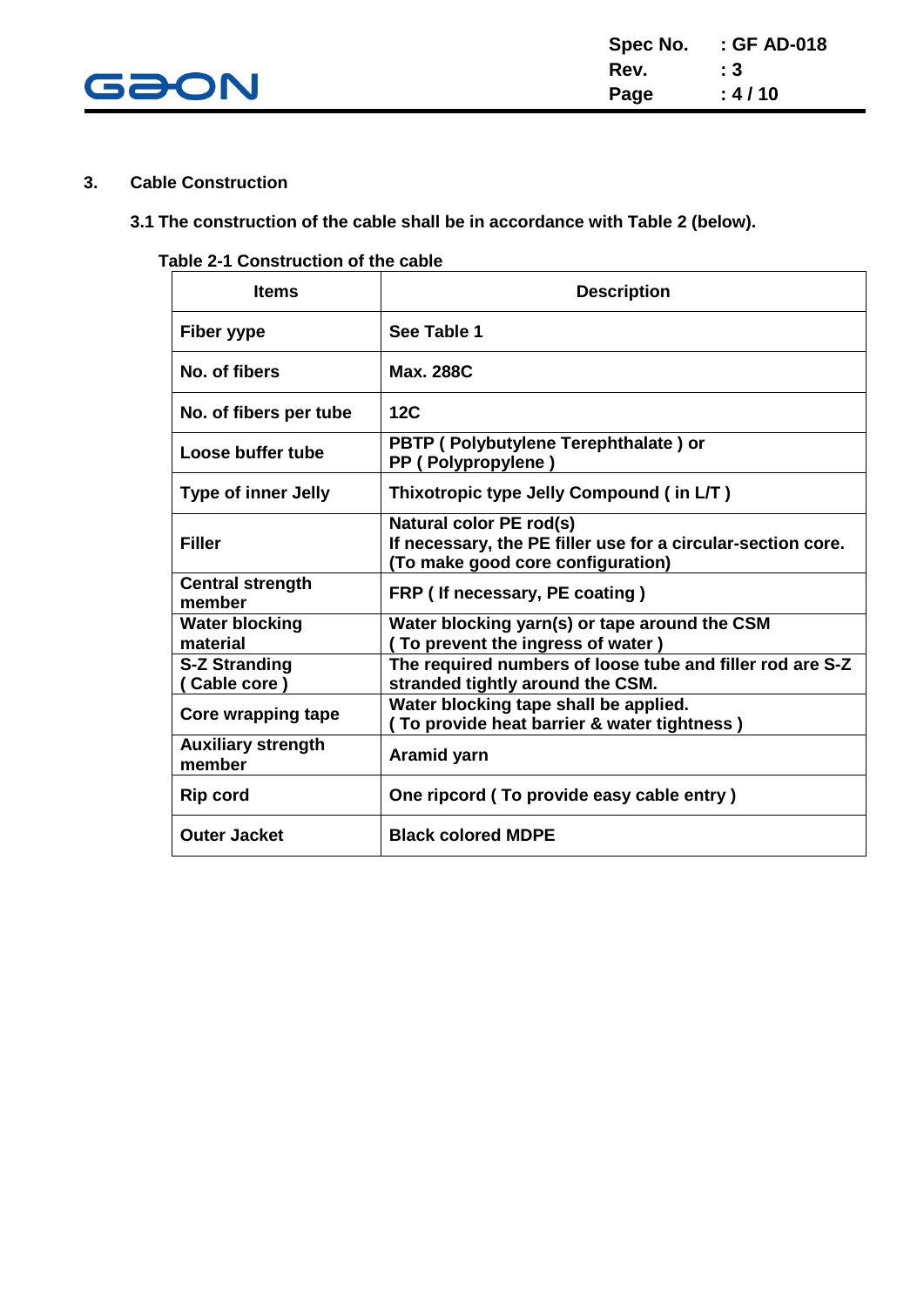

| Spec No. | : GF AD-018 |
|----------|-------------|
| Rev.     | : 3         |
| Page     | : 5/10      |

## **Table 2-2 NESC Light Load**

| No. of | Max. Span         | <b>Installation</b>       |                         | Loaded                          |                            |                         |
|--------|-------------------|---------------------------|-------------------------|---------------------------------|----------------------------|-------------------------|
| fibers | (f <sup>t</sup> ) | <b>Initial sag</b><br>(%) | <b>Tension</b><br>(lbs) | <b>Horizontal</b><br>sag $(\%)$ | <b>Vertical sag</b><br>(%) | <b>Tension</b><br>(lbs) |
| 72     | 656 (200m)        | 1.0                       | 525<br>(238kgf)         | 3.5                             | 0.7                        | 887<br>(402kgf)         |
| 96     | 600 (182m)        | 1.0                       | 653<br>(296kgf)         | 3.1                             | 0.7                        | 1,020<br>(462kgf)       |
| 144    | 500 (152m)        | 1.0                       | 851<br>(386kgf)         | 2.7                             | 0.8                        | 1,218<br>(552kgf)       |
| 288    | 500 (152m)        | 1.0                       | 1,128<br>(511kgf)       | 2.5                             | 0.8                        | 1,534<br>(695kgf)       |

#### **Table 2-3 NESC Medium Load**

| No. of | Max. Span         | <b>Installation</b>       |                         | Loaded                          |                            |                         |
|--------|-------------------|---------------------------|-------------------------|---------------------------------|----------------------------|-------------------------|
| fibers | (f <sup>t</sup> ) | <b>Initial sag</b><br>(%) | <b>Tension</b><br>(lbs) | <b>Horizontal</b><br>sag $(\%)$ | <b>Vertical sag</b><br>(%) | <b>Tension</b><br>(lbs) |
| 72     | 500 (152m)        | 1.0                       | 400<br>(181kgf)         | 3.2                             | 2.8                        | 921<br>(418kgf)         |
| 96     | 500 (152m)        | 1.0                       | 544<br>(246kgf)         | 2.7                             | 2.8                        | 1,085<br>(492kgf)       |
| 144    | 400 (121m)        | 1.0                       | 680<br>(308kgf)         | 2.2                             | 2.4                        | 1,180<br>(535kgf)       |
| 288    | 400 (121m)        | 1.0                       | 905<br>(410kgf)         | 1.9                             | 2.2                        | 1,441<br>(653kgf)       |

#### **Table 2-4 NESC Heavy Load**

| No. of | Max. Span         | <b>Installation</b>       |                         | Loaded                          |                            |                         |
|--------|-------------------|---------------------------|-------------------------|---------------------------------|----------------------------|-------------------------|
| fibers | (f <sup>t</sup> ) | <b>Initial sag</b><br>(%) | <b>Tension</b><br>(lbs) | <b>Horizontal</b><br>sag $(\%)$ | <b>Vertical sag</b><br>(%) | <b>Tension</b><br>(lbs) |
| 72     | 300 (91m)         | 1.0                       | 240<br>(108kgf)         | 2.8                             | 3.8                        | 891<br>(404kgf)         |
| 96     | 300 (91m)         | 1.0                       | 326<br>(147kgf)         | 2.5                             | 3.5                        | 1,022<br>(463kgf)       |
| 144    | 300 (91m)         | 1.0                       | 510<br>(231kgf)         | 2.1                             | 3.3                        | 1,259<br>(571kgf)       |
| 288    | 300 (91m)         | 1.0                       | 679<br>(307kgf)         | 1.9                             | 3.1                        | 1,493<br>(677kgf)       |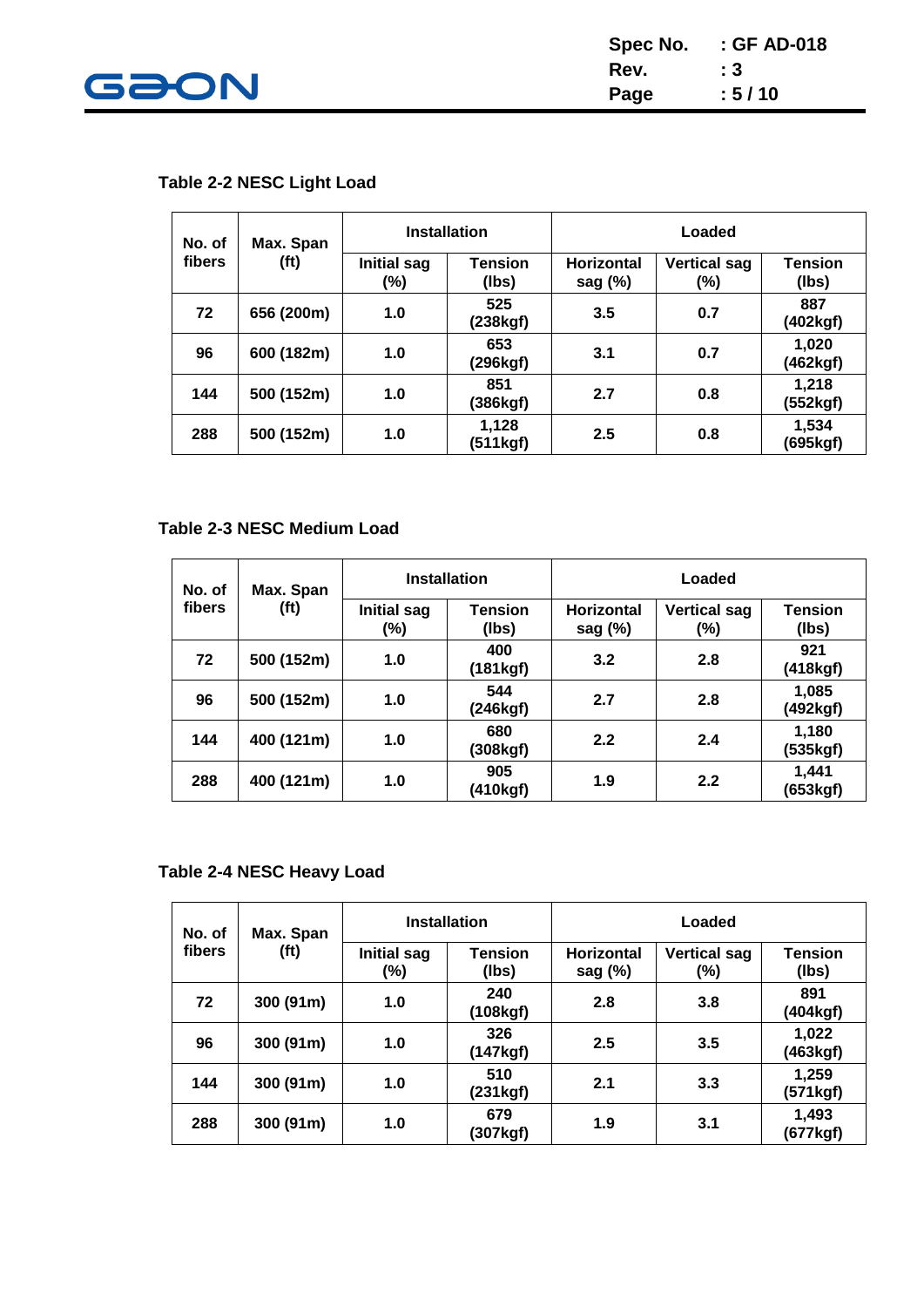

#### **4. Fiber & Loose tube Identification**

**4.1 The color code of the loose tubes and the individual fibers within each loose tube shall be accordance with Table 3 (below).**

| <b>No</b>      | Color        | <b>No</b> | Color         |
|----------------|--------------|-----------|---------------|
| 1              | <b>Blue</b>  | 7         | <b>Red</b>    |
| $\overline{2}$ | Orange       | 8         | <b>Black</b>  |
| 3              | Green        | 9         | <b>Yellow</b> |
| 4              | <b>Brown</b> | 10        | <b>Violet</b> |
| 5              | Gray         | 11        | <b>Pink</b>   |
| 6              | <b>White</b> | 12        | Aqua          |

**Table 3-1 Color code of the Fibers**

**Table 3-2 Color code of the loose buffer tubes**

| <b>No</b>      | <b>Color</b>  | <b>No</b> | Color                              |
|----------------|---------------|-----------|------------------------------------|
| 1              | <b>Blue</b>   | 13        | Blue + Black longitudinal stripe   |
| $\mathbf{2}$   | Orange        | 14        | Orange + Black longitudinal stripe |
| 3              | Green         | 15        | Green + Black longitudinal stripe  |
| 4              | <b>Brown</b>  | 16        | Brown + Black longitudinal stripe  |
| 5              | Gray          | 17        | Gray + Black longitudinal stripe   |
| 6              | <b>White</b>  | 18        | White + Black longitudinal stripe  |
| $\overline{7}$ | <b>Red</b>    | 19        | Red + Black longitudinal stripe    |
| 8              | <b>Black</b>  | 20        | Black + White* longitudinal stripe |
| 9              | Yellow        | 21        | Yellow + Black longitudinal stripe |
| 10             | <b>Violet</b> | 22        | Violet + Black longitudinal stripe |
| 11             | <b>Pink</b>   | 23        | Pink + Black longitudinal stripe   |
| 12             | Aqua          | 24        | Aqua + Black longitudinal stripe   |

 **\* : It is possible to be replaced by Yellow color longitudinal stripe.**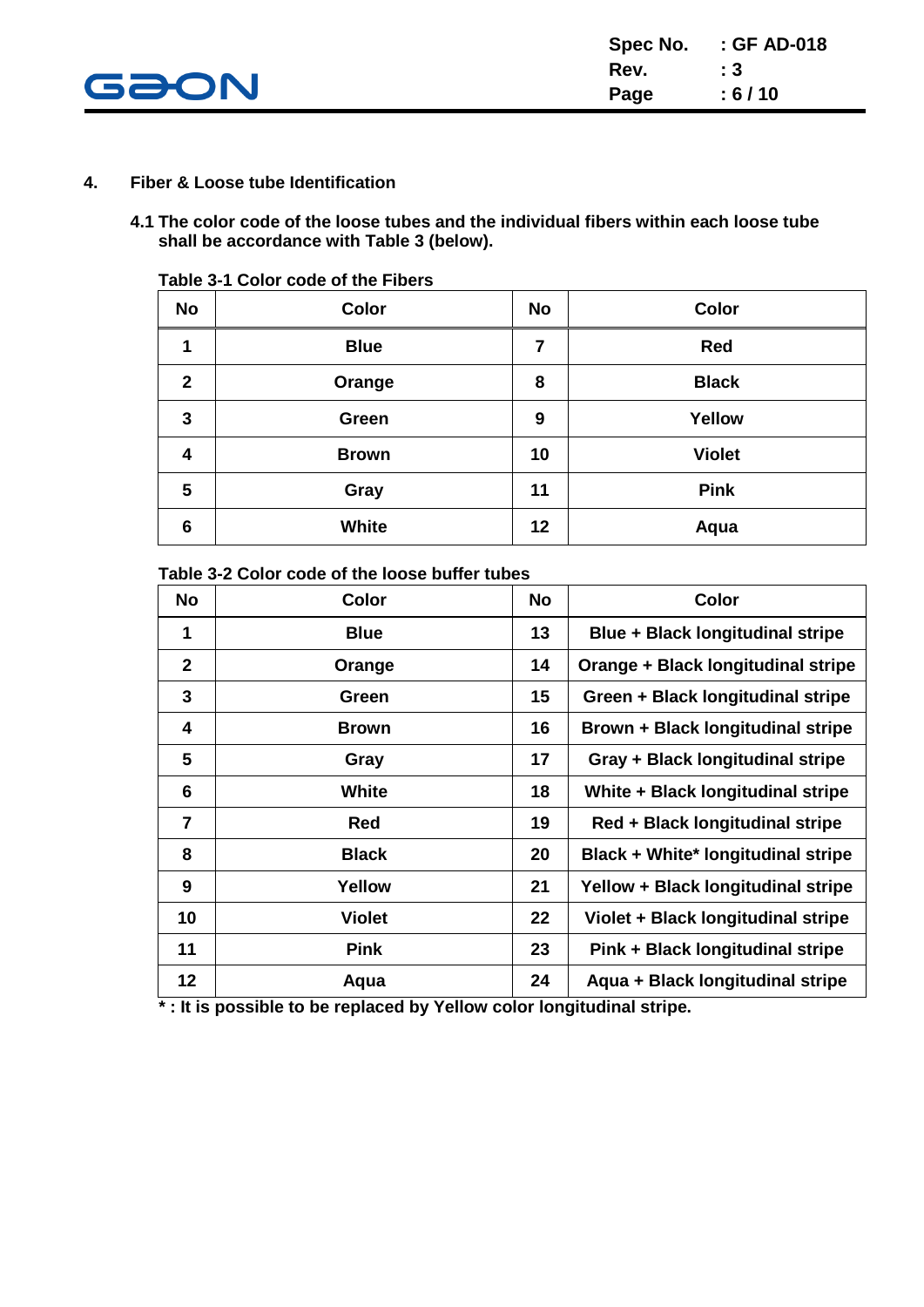

#### **5. Mechanical / Environmental Performance & Tests**

**5.1 The mechanical & environmental performance of the cable shall be in accordance with Table 4 (below). Unless otherwise specified, all attenuation measurements required in this section shall be performed at 1550 nm for single mode. The measurement equipment error can be occurred in range of 0.02dB.**

| Table 4 Mechanical & Environmental Performance of the cable |
|-------------------------------------------------------------|
|                                                             |

| <b>Items</b>                                        | <b>Description</b>                                                                                                                                                                                                                                                                                                |
|-----------------------------------------------------|-------------------------------------------------------------------------------------------------------------------------------------------------------------------------------------------------------------------------------------------------------------------------------------------------------------------|
| <b>Tensile Strength</b>                             | Test method: IEC 60794-1-2 Method E1<br>$\bullet$<br>-. Mandrel diameter : 40D (D : cable dia.)<br>-. Length under tension : $\geq 50$ m<br>-. Applied Tensile load: 2,700N<br>-. Duration of loading: 1h<br><b>Acceptance criteria</b><br>-. Attenuation increment : $\leq$ 0.1 dB, after test                   |
| <b>Crush Resistance</b><br>(Compressive<br>loading) | Test method: IEC 60794-1-2 Method E3<br>-. Applied load: 2,200N<br>-. No of points : 1 point<br>-. Plate size : 100mm x 100mm<br>-. Duration of loading: 10min.<br><b>Acceptance criteria</b><br>$\bullet$<br>-. Attenuation increment : $\leq$ 0.1 dB, after test                                                |
| <b>Impact resistance</b>                            | Test method: IEC 60794-1-2 Method E4<br>$\bullet$<br>-. Height of impact: 1000 mm<br>-. Drop hammer mass: 9.8 N<br>-. No. of impact per point : 1 time @ 3 different points<br><b>Acceptance criteria</b><br>$\bullet$<br>-. Attenuation increment : $\leq$ 0.1 dB, after test                                    |
| <b>Cable bend</b>                                   | Test method: IEC 60794-1-2 Method E11A<br>-. Mandrel diameter : 20D (D : cable dia.)<br>-. No. of bend cycles: 4 turns<br>-. Bend angle : $\pm$ 180 degree<br><b>Acceptance criteria</b><br>$\bullet$<br>-. Attenuation increment : $\leq$ 0.1 dB, after test                                                     |
| <b>Torsion</b>                                      | Test method: IEC 60794-1-2 Method E7<br>-. Cable twisted length: 2000 mm<br>-. No. of twist cycles: 10 cycles<br>-. Twist angle : $\pm$ 180 degree<br>-. Twist rate : 12 sec per cycle<br>-. Twist weight : 55N (5.5kgf)<br><b>Acceptance criteria</b><br>-. Attenuation increment : $\leq$ 0.1 $dB$ , after test |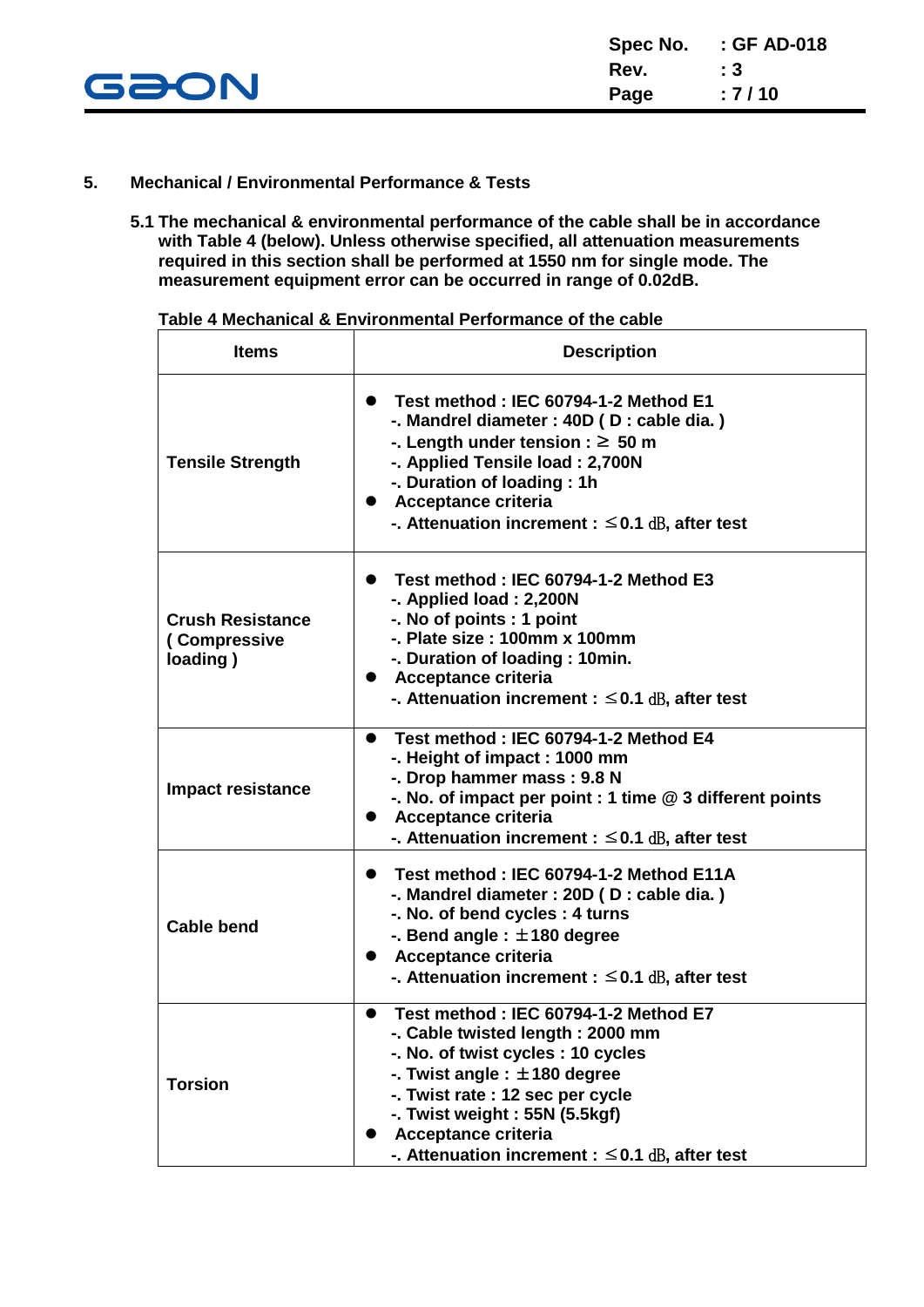| GƏON                       | Spec No. : GF AD-018<br>:3<br>Rev.<br>:8/10<br>Page                                                                                                                                                                                                                                                                                                                                                                  |
|----------------------------|----------------------------------------------------------------------------------------------------------------------------------------------------------------------------------------------------------------------------------------------------------------------------------------------------------------------------------------------------------------------------------------------------------------------|
| <b>Water penetration</b>   | Test method: IEC 60794-1-2 Method F5<br>-. Length of specimen : 3 m<br>-. Height of pressure head : 1 m<br>$-$ . Test time : 24 h<br>Acceptance criteria<br>-. No leakage through the open cable end                                                                                                                                                                                                                 |
| <b>Temperature Cycling</b> | Test method: IEC 60794-1-2 Method F1<br>-. Cable length : $\geq 1000$ m<br>-. Test condition : $\geq 2$ fibers shall be spliced<br>-. Temperature cycling schedule<br>$: +23$ $\degree$ $\degree$ -40 $\degree$ $\degree$ +70 $\degree$ $\degree$ +23 $\degree$<br>-. Soak time at each temperature : 12h<br>-. No. of cycles : 2<br>Acceptance criteria<br>-. Attenuation increment : $\leq$ 0.15 dB/km, after test |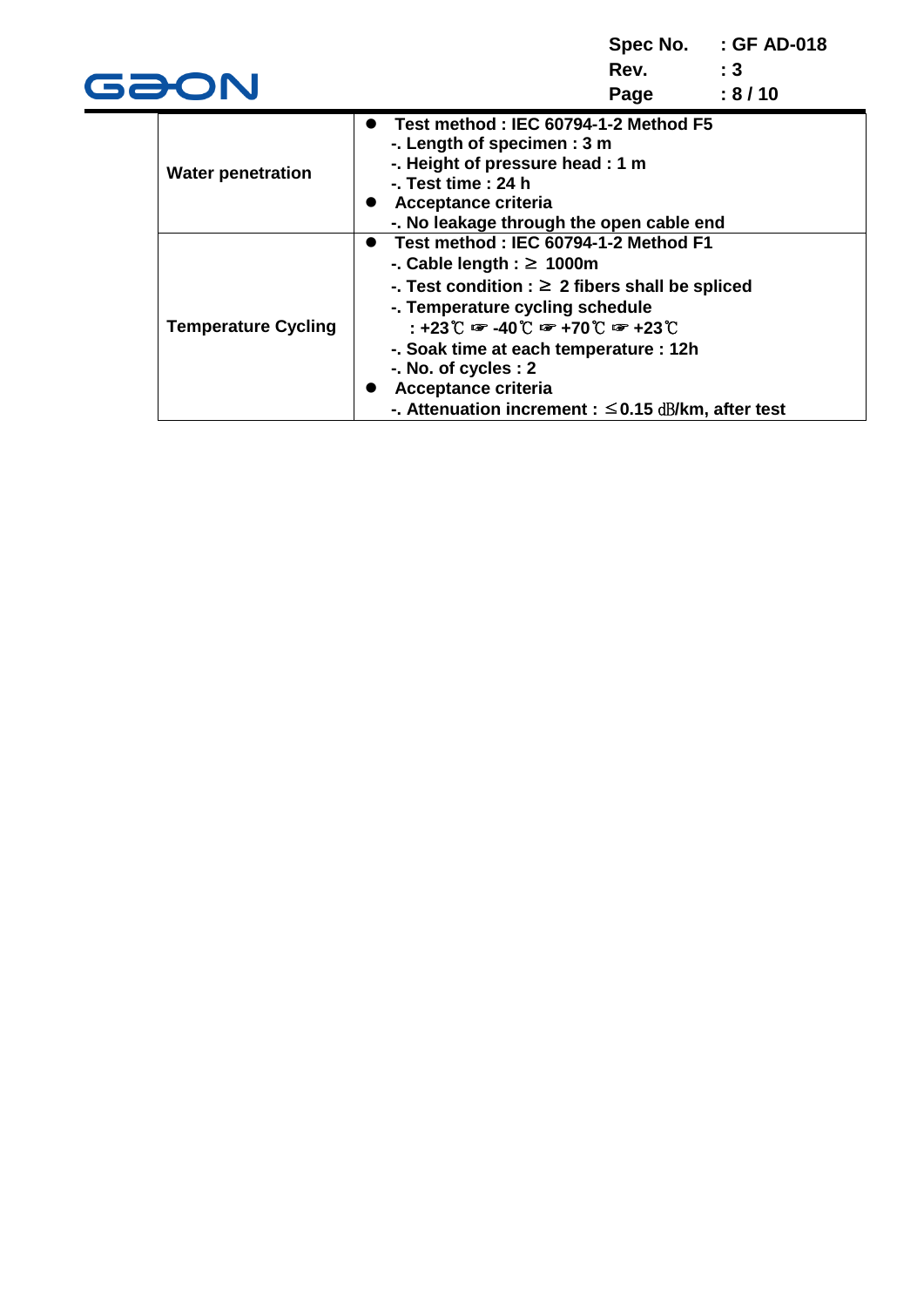

- **6. Packing and marking**
	- **6.1 Cable marking**

**The jacket shall be marked every two feet or one meter with following information.**

- **1) Cable type & counts**
- **2) Name of the manufacturer**
- **3) Year of manufacture (\*\*\*\*)**
- **4) Serial number (#####, 4 or 5digits)**
- **5) Length marking (FEET or m)**
- **Ex) For SM 72 fiber cable =00002FT OJFPKP-LT SM 72C GAON \*\*\*\* ##### =00004FT**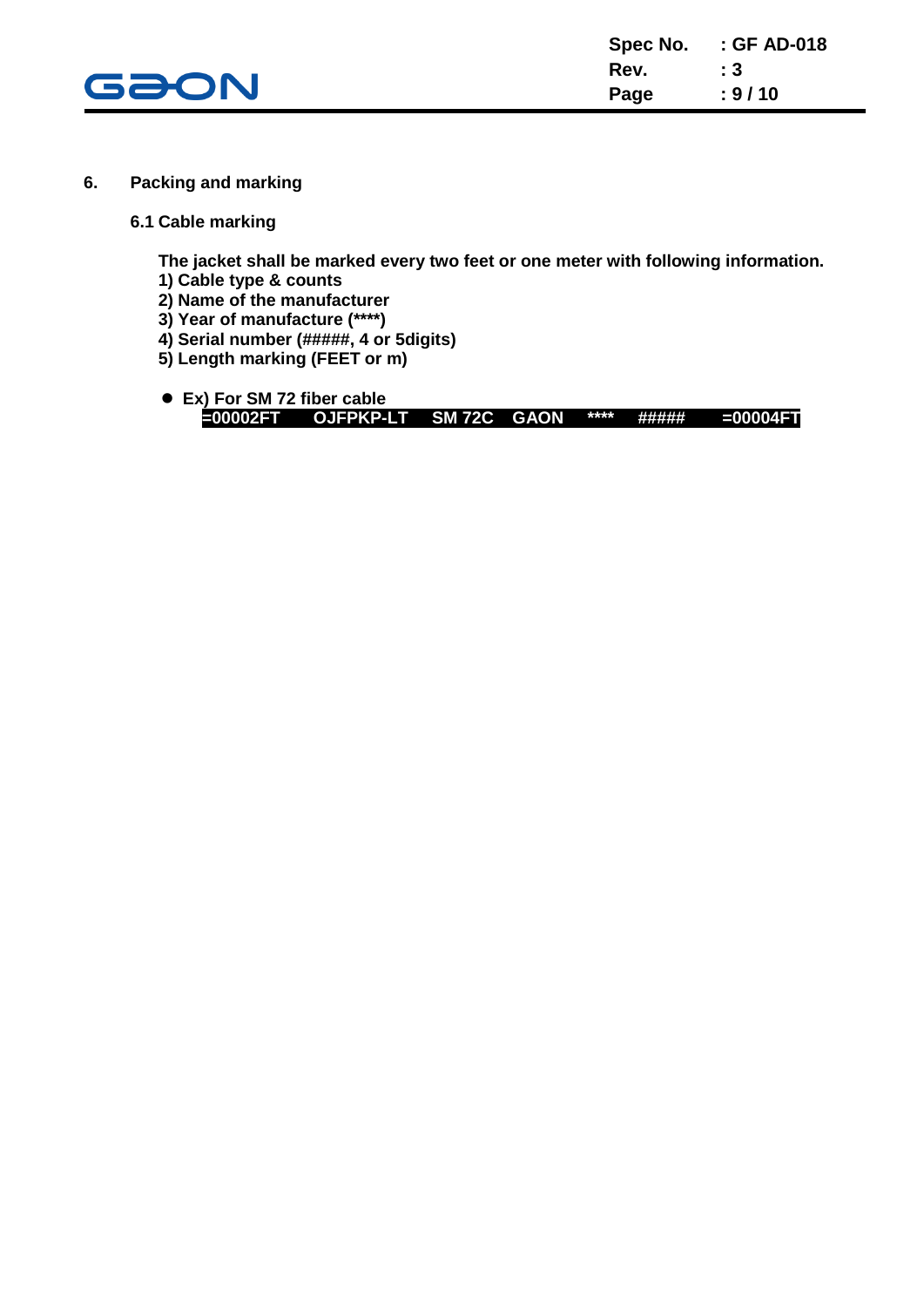

#### **6.2 Cable packing**

- **6.2.1 Standard length of cable shall be 4,000m(13,120ft). Other cable length is also available if required by customer.**
- **6.2.2 Each length of the cable shall be shall be wound on a separate wooden reel.**
- **6.2.3 Both ends of the cable shall be sealed with a suitable plastic cap to prevent the entry of moisture during shipping, handling and storage.**
- **6.2.4 The cable ends shall be securely fastened to the reel to prevent the cable from becoming loose in transit or during placing operations.**
- **6.2.5 The inner end of the cable is housed into a slot on the side of the reel without extra cable length for testing.**
- **6.2.6 The reels must have a number of rotations that there is a min. free space of 50mm between the upper layer and the edge of the flanges.**
- **6.2.7 Circumference battens or Wood-fiber board shall be secured with steel band to protect the cable during normal handling and storage.**

#### **6.3 Cable reel**

- **6.3.1 Details given below shall be distinctly marked on a weather proof materials on both outer sides of the reel flange ;**
	- **1) Customer's name**
	- **2) Contract Number**
	- **3) Type & fiber counts of cable**
	- **4) Length of cable in meter**
	- **5) Drum number**
	- **6) Gross & Net weight in kilograms**
	- **7) Year of manufacture**
	- **8) Name of the manufacturer**
	- **9) Arrow showing the direction the drum shall be rolled**
	- **\* Other shipping mark is also available if required by customer.**
- **6.3.2 The cable shall be wound on the reel designed to prevent damages during shipment and installation.**
- **6.3.3 The minimum barrel diameter of the cable drums shall be at least 40 times the overall cable diameter.**
- **6.3.4 The arbor holes provided in the reels shall be 75 ~ 125 mm in diameter. The arbor hole on each flange shall be reinforced with a bearing plate.**